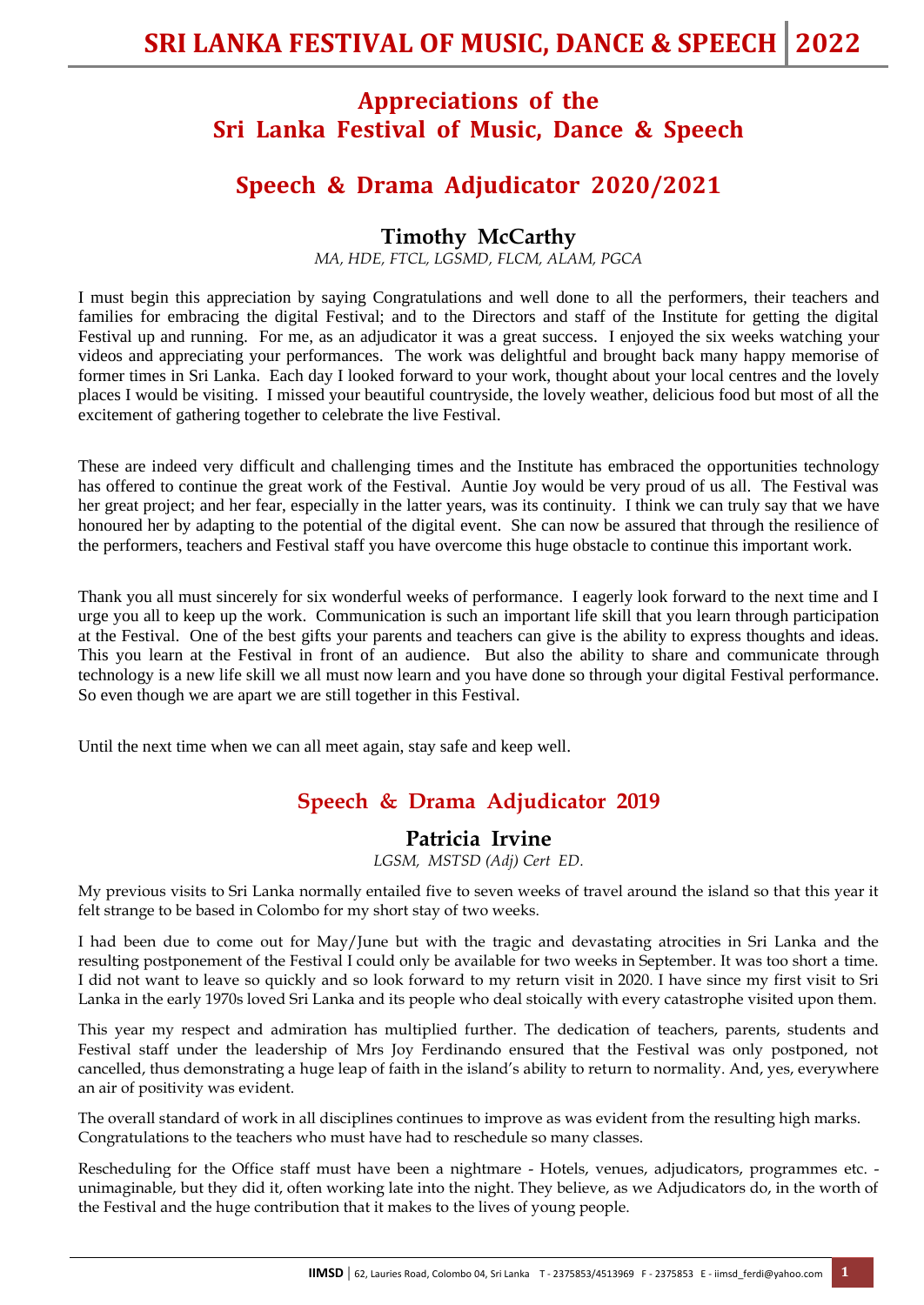## **SRI LANKA FESTIVAL OF MUSIC, DANCE & SPEECH 2022**

Everywhere I was warmly welcomed by teachers, parents and students so that adjudicating was a pleasure rather than work.

A small comment – own choice verse-speaking classes are entertaining and fun in their diversity but tackling set poems is important as these poems will have been carefully chosen to be suitable artistically and technically for each age group and can be a good guide for Grade Exams.

Thank you to everyone who made my two weeks so memorable especially to Joy and her small team devoted as they are to bringing the benefits of public appearances to so many young people throughout the island.

I greatly look forward to my visit in 2020 and trust that the island once again knows true peace and prosperity.

## **Appreciations of the Sri Lanka Festival of Music, Dance & Speech 2019**

## **Music Adjudicator 2019**

#### **Richard Deering**

*FTCL, GTCL, LRAM, ARCM, PGCA*

The resilience of the Festival and the importance that the Festival has to the people of Sri Lanka became apparent after the terrible events of the Easter weekend in that, rather than simply opt for the easy option and cancel the festival it was hurriedly re-arranged by Joy and her magnificent team for a slightly later date. At additional cost to the Festival the rescheduled festival was carefully and efficiently rearranged within a tighter period of time and using the available time of the pool of adjudicators for that new time.

Despite the condensed and more tiring schedule I was struck, quite forcibly, by how much this valuable performing vehicle means to so many around the country and that energy and desire to improve helped compensate for the tougher personal timetable of travel. The smiling faces and simple joy of the young performers seemed more marked than on previous occasions as though events had made values seek a new proportioning.

Once again, I was flattered to be repeatedly told how valuable my help was and I met even more teachers who had been young performers when I first visited the Festival, encouraged by the work done in those earlier days.

One can feel nothing but absolute admiration for the work of Joy and her small staff who strive to better themselves every year and every small detail is considered and organized, even within the amazingly small time period for preparation that this year's events provided.

As an outsider, but one who has been made to feel a part of the country's artistic identity, I ask you to join me in saluting Joy's determination, professionalism and her staff's tireless devotion to providing the very best for this valuable life-skill work done for the benefit of future generations of Sri Lankans.

## **Music Adjudicator 2019**

**\*\*\*\*\*\*\*\*\*\*\*\*\*\*\*\*\*\*\*\*\*\*\*\*\*\***

## **Benjamin Costello**

MA, PGDip, BMus, FRSA

Once again, it was a pleasure to accept Mrs Ferdinando's kind invitation to adjudicate at the Sri Lanka Festival, following my first visit in 2015. At that time, I enjoyed a somewhat whirlwind tour of the country, but this time I was based predominantly in the capital Colombo, and this gave me a chance to explore this vibrant and rapidlydeveloping city for myself. As a curry fan, the food was once again a particular delight.

At each centre there was a warm welcome, a healthy diversity of musical styles and genres, and on every occasion I heard performances of the highest order. In the many vocal classes, it was clear, alas, that the less-helpful effects of *X Factor* and similar 'talent' shows have reached the Sri Lankan shores, but nonetheless some authentic and original performances emerged. Some fine and dedicated teaching is clearly going on, and the fruits of this and the students' passion and commitment to their studies paid dividends.